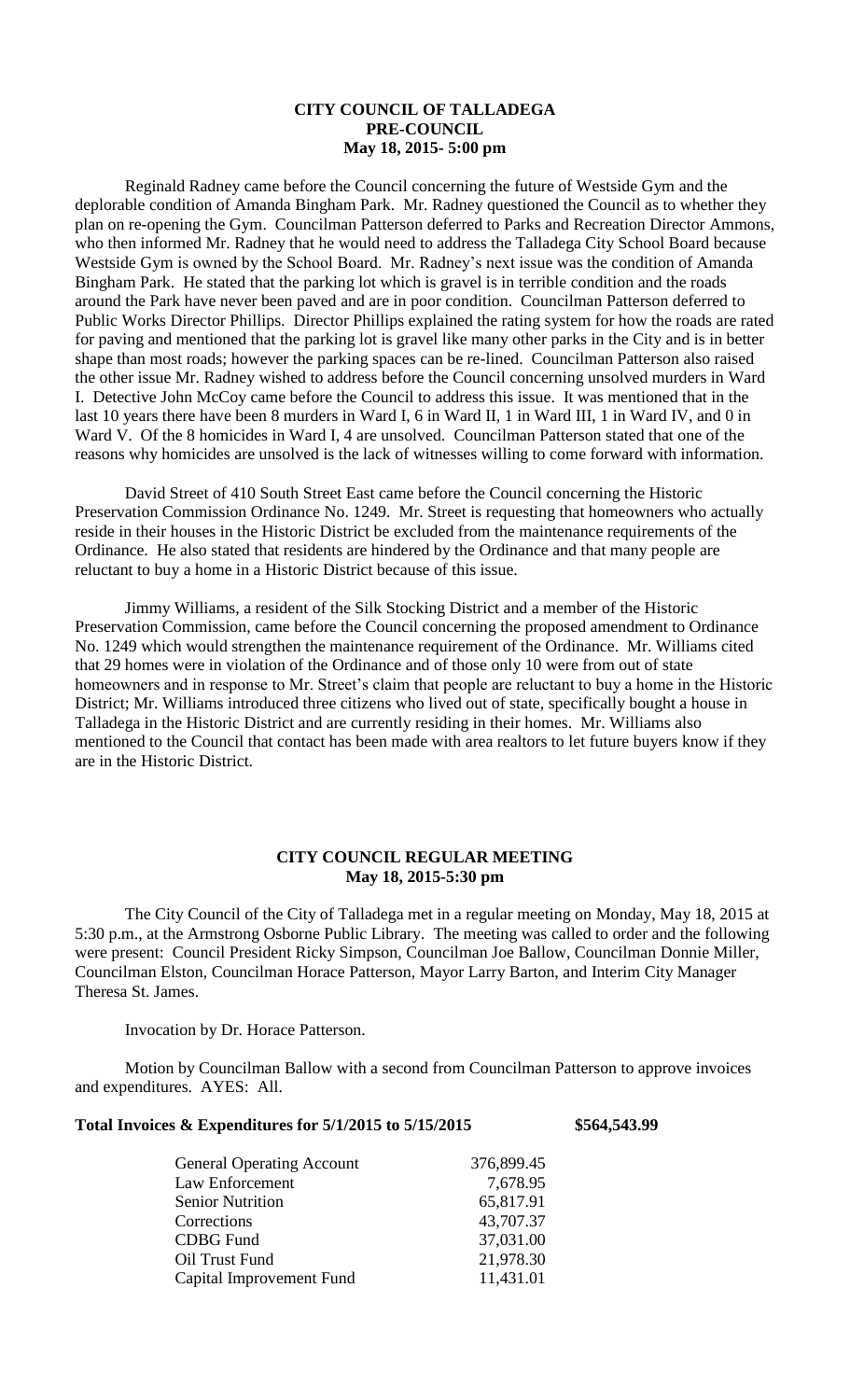Motion by Councilman Patterson with a second from Councilman Ballow for approval of minutes of the Regular Meeting of May 4, 2015. AYES: All.

Mayor Barton presented the National Police Week proclamation to the Talladega Police Department.

Interim City Manager St. James presented to the Council a response to the complaint from Daryl Rice. During the previous meeting of May 4, 2015, Mr. Rice came before the Council with a complaint regarding a vacant house at 817 Roosevelt Avenue. At the request of the Council an investigation was made of the issue brought forth by Mr. Rice. There have been no calls received by the City Manager's Office regarding this complaint and Animal Control Supervisor Jessica Jones verified that there had only been two calls to Roosevelt Avenue since January 2015 and neither was for the address in question. Director Phillips along with Animal Control Supervisor Jones and Animal Control Officer Armbrester investigated the property and found that the dogs were in crates or chained properly and were cared for. The Talladega County Health Department visited the site and reported no health concerns. Building Inspector Taylor also visited the property and determined that the structure was not condemnable. In regards to the noise complaint from the constant barking, Mr. Rice has the recourse to call the Police Department to make a complaint of public nuisance.

Interim City Manager St. James presented to the Council a response to the complaint registered by Reginald Radney during the last Council meeting. At the request of the Council an investigation was made regarding the issues brought forth from Mr. Radney. There have been no calls received by the City Manager's Office prior to his complaint. The Community Appearance Department had received two calls from Mr. Radney in April 2015. After a ride through Ward 1 and parts of Wards 2 and 5, it was determined that Mr. Radney's claims of unequal maintenance of Wards was unfounded. Regarding Mr. Radney's second complaint of no restroom facilities at Duncan Pinkston Park, City Attorney O'Brien did not recommend the usage of porta potties as there could be serious health and liability issues in doing so. He did suggest making sure there was signage at the park stating that there were no restroom facilities when the Mabra Center was closed. Concerning Mr. Radney's third complaint of a vacant lot on Battle Street needing to be tended to, it was deemed that this lot is in a "natural" state and does not meet guidelines to be cited under the nuisance abatement ordinance. The structure Mr. Radney referred to is not in a condition that it could be used as a shelter and attempts are being made to contact the property owner and encourage action to maintain the lot.

Brought before the Council was a request for street lights at Pinehurst Drive and Allen Street. It was determined through an evaluation process that a street light is warranted at the intersection of Allen Street and Cromwell Lane however Public Works Director Phillips does not recommend an additional light on Pinehurst as adequate lighting is already in place to illuminate the intersection. Motion by Councilman Patterson with a second from Councilman Ballow to approve the street light request for Allen Street. AYES: All.

**Ordinance No. 1797** adopting a Nepotism Policy for the employees of the City of Talladega.

Motion by Councilman Ballow with a second from Councilman Patterson for Immediate Consideration of Ordinance #1797. Roll Call. AYES: All

Motion by Councilman Patterson with a second from Councilman Miller for reading of the heading only. Roll Call. AYES: All.

### ORDINANCE OF THE CITY OF TALLADEGA TO ADOPT A NEPOTISM POLICY FOR THE CITY OF TALLADEGA, ALABAMA AND TO REPEAL ORDINANCE NO. 1616 IN ITS ENTIREITY.

Motion by Councilman Ballow with a second from Councilman Patterson for the adoption of Ordinance # 1797. Roll Call. AYES: All.

**Ordinance No. 1798** approving an amended budget for the General Fund and the Water Department.

Motion by Councilman Patterson with a second from Councilman Ballow for Immediate Consideration of Ordinance #1798. Roll Call. AYES: All.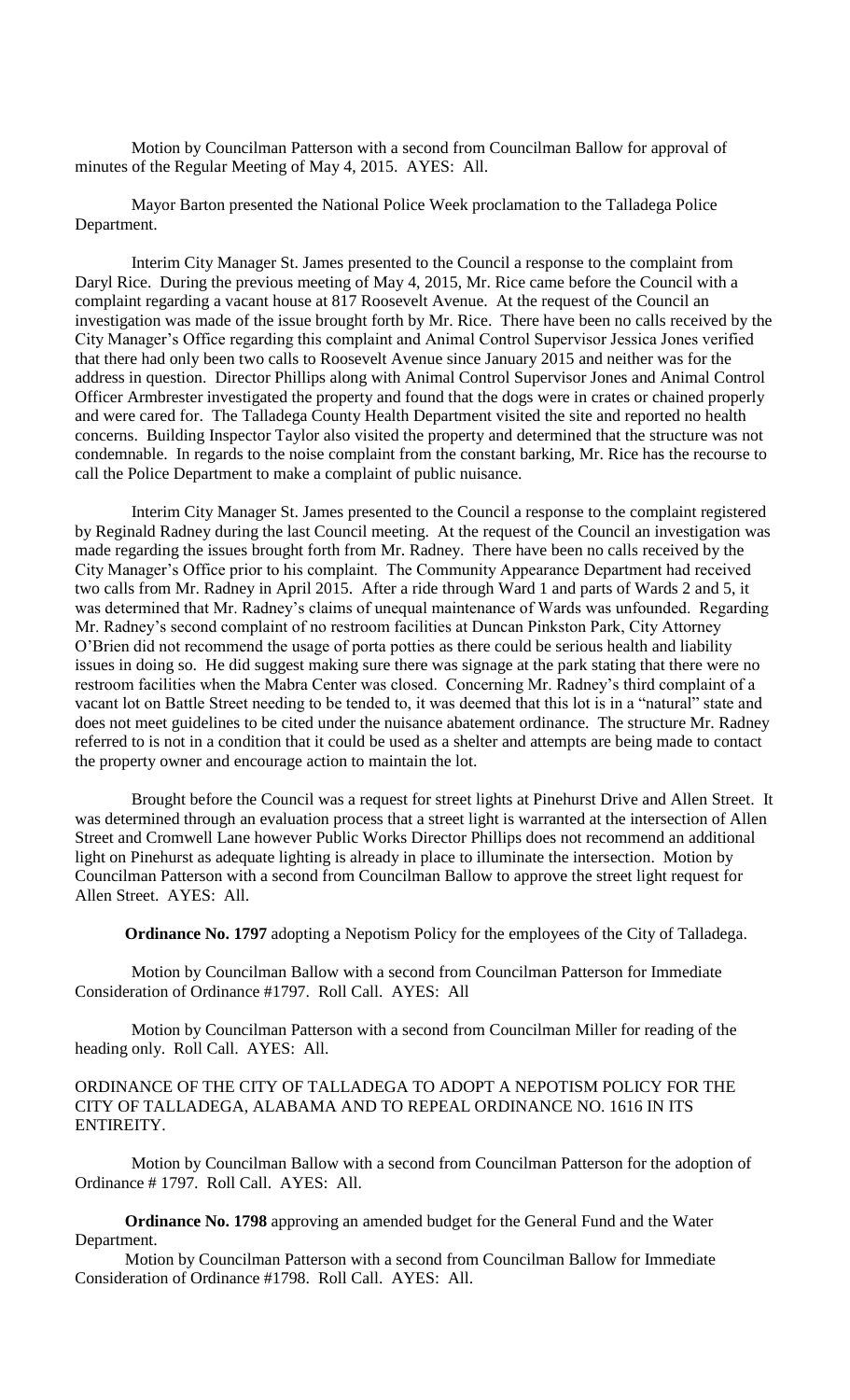Motion by Councilman Miller with a second from Councilman Patterson for reading of the heading only. Roll Call. AYES: Councilman Miller, Councilman Simpson, Councilman Patterson, and Councilman Ballow NAYS: Councilman Elston

AN ORDINANCE AMENDING THE OFFICIAL ANNUAL BUDGET FOR THE CITY OF TALLADEGA, ALABAMA, (ADOPTING SEPTEMBER 22, 2014, ORDINANCE NO. 1778) FOR THE FISCAL YEAR BEGINNING 1 OCTOBER 2014 AND ENDING 30 SEPTEMBER 2015.

Motion by Councilman Patterson with a second from Councilman Miller for the adoption of Ordinance #1798. Roll Call. AYES: Councilman Miller, Councilman Simpson, Councilman Patterson, and Councilman Ballow NAYS: Councilman Elston

**Resolution #3495** increasing the employee pay schedule from 18 steps in each grade to 25 steps. (*tabled from previous meeting)*

Motion by Councilman Ballow with a second from Councilman Elston to approve Resolution #3495. Roll Call. AYES: Councilman Ballow, Councilman Patterson, Councilman Elston, and Councilman Simpson NAYS: Councilman Miller

**Resolution #3499** that decreases to twelve the number of board members of the Talladega Municipal Airport Board.

Motion by Councilman Ballow with a second from Councilman Patterson to approve Resolution #3499. Roll Call. AYES: All.

**Resolution #3500** approving a lease with Cheaha Construction Company at the Talladega Municipal Airport for a rental fee of \$500/month.

Motion by Councilman Miller with a second from Councilman Patterson to approve Resolution #3500. Roll Call. AYES: All.

**Resolution #3501** approving a contract with AIDB to provide lunches for the Summer Food Program.

Motion by Councilman Ballow with a second from Councilman Miller to approve Resolution #3501. Roll Call. AYES: All.

**Resolution #3502** authorization to demolish the structure at 716 17<sup>th</sup> Street

**Resolution #3503** authorization to demolish the structure at 21 Banjo Hill

**Resolution #3504** authorization to demolish the structure at 430 North Court Street

**Resolution #3505** authorization to demolish the structure at 92 Freeman Street.

**Resolution #3506** authorization to demolish seven unoccupied manufactured homes (trailers) at the mobile home park located at the intersection of Grogan Road and Mountain View Road.

Motion by Councilman Patterson with a second from Councilman Miller to approve Resolution #3502 to Resolution #3506. Roll Call. AYES: All.

Motion by Councilman Patterson with a second by Councilman Miller to approve the invoices and expenditures for the Water Department. AYES: All.

| Water Department Expenditures for 5/6/15 to 5/14/15 |            | \$696,809.95 |
|-----------------------------------------------------|------------|--------------|
| Operations & Maintenance                            | 221,799.61 |              |
| Revenue                                             | 434,992.13 |              |
| North Talladega Water                               | 6,000.00   |              |
| Construction & Improvement                          | 34,018.21  |              |

Water Department Director Fuller deferred to Chuck Chitwood of CDG to present an update on the Harmon Park Well. The contractor has repaired all internal leaks in the aerator tower and the primary and secondary raw water sample testing has been completed and met ADEM standards. A raw water VOC test was completed and test results are expected May 15. An ADEM inspection on Harmon Park Well is scheduled for Friday. The punch list from the final walk through has two items still needing attention. Once the two items on the list are complete and approval from ADEM is received, the well will be placed into service.